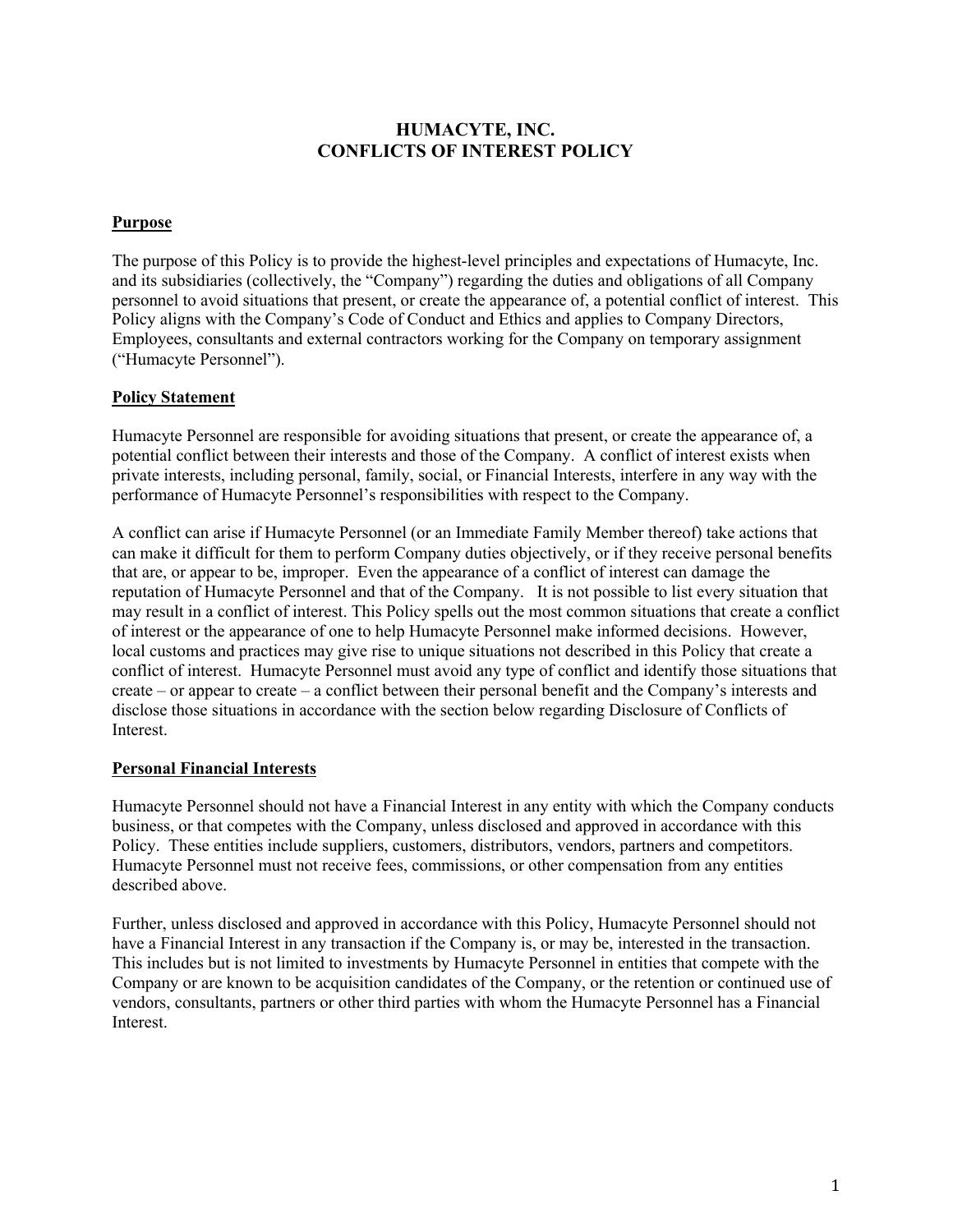### **Outside Activities by Employees**

Employees should not engage in any outside business activity that is competitive with any Company business or any outside activity that affects the ability of the Employee to devote appropriate time and attention to his/her assigned job responsibilities at the Company. A second job, side project or affiliation with a customer, distributor, supplier, vendor or partner is strongly discouraged, but may be allowed in limited circumstances with approval from the Employee's supervisor and Human Resources. The Chief Executive Officer ("CEO") must approve in advance, and the Employee's supervisor shall be made aware of, any service on corporate boards by Employees. Employees must maintain the confidentiality of the Company's proprietary, confidential and competitively sensitive information in accordance with this Policy while participating in any outside business activity.

## **Family and Friends**

Humacyte Personnel must not attempt to influence any Company-related decision (including concerning hiring) or business dealings (including those concerning current or potential suppliers, distributors, customers, vendors, partners, competitors, collaborations or acquisitions) that may benefit or appear to benefit an Immediate Family Member or an entity in which an Immediate Family Member is involved or has a Financial Interest. Normal Company procurement processes must be followed to ensure there is no appearance of special treatment for Immediate Family Members. Humacyte Personnel should also follow these processes in the case of a distant family member or a friend if the relationship with such distant family member or friend could influence the Humacyte Personnel's objectivity.

### **Gifts, Entertainment, Gratuities and Other Favors**

Humacyte Personnel must never accept or provide gifts or other items of value that might compromise or appear to compromise their ability to make objective and fair business decisions or might influence or appear to influence business relationships.

Accepting or providing gifts is prohibited unless such gift is (i) generally valued at less than \$150, (ii) not intended and could not be perceived by others to improperly influence business decisions and (iii) consistent with all applicable laws and regulations and all Company policies and procedures. However, under no circumstances should any Humacyte Personnel accept or give cash or cash equivalents (such as gift cards), regardless of amount. Accepting or providing entertainment or hospitality is prohibited unless such entertainment or hospitality (a) permits a business or educational discussion, (b) is pursuant to a bona fide business relationship, (c) is not intended and could not be perceived by others to improperly influence business decisions, (d) is consistent with all applicable laws and regulations and all Company policies and procedures, (e) is not excessive in price or quantity (i.e., generally less than US\$150/guest) and (f) would not embarrass the Company if it was brought to public attention. Special rules apply with respect to interactions with government officials and Employees, and these rules, which are set forth in the Company's Code of Conduct and Ethics, must be followed in connection with any such interactions.

Humacyte Personnel should rely on their good judgment when accepting or providing gifts, entertainment or hospitality. Each employee should consult with his or her supervisor, who will consult with Human Resources as appropriate, for further guidance.

## **Corporate Opportunities**

Humacyte Personnel generally may not compete with the Company. Humacyte Personnel may not exploit or take advantage of any business opportunity or potential opportunity that is discovered through the use of the Company's property, information, or position for personal gain unless the opportunity is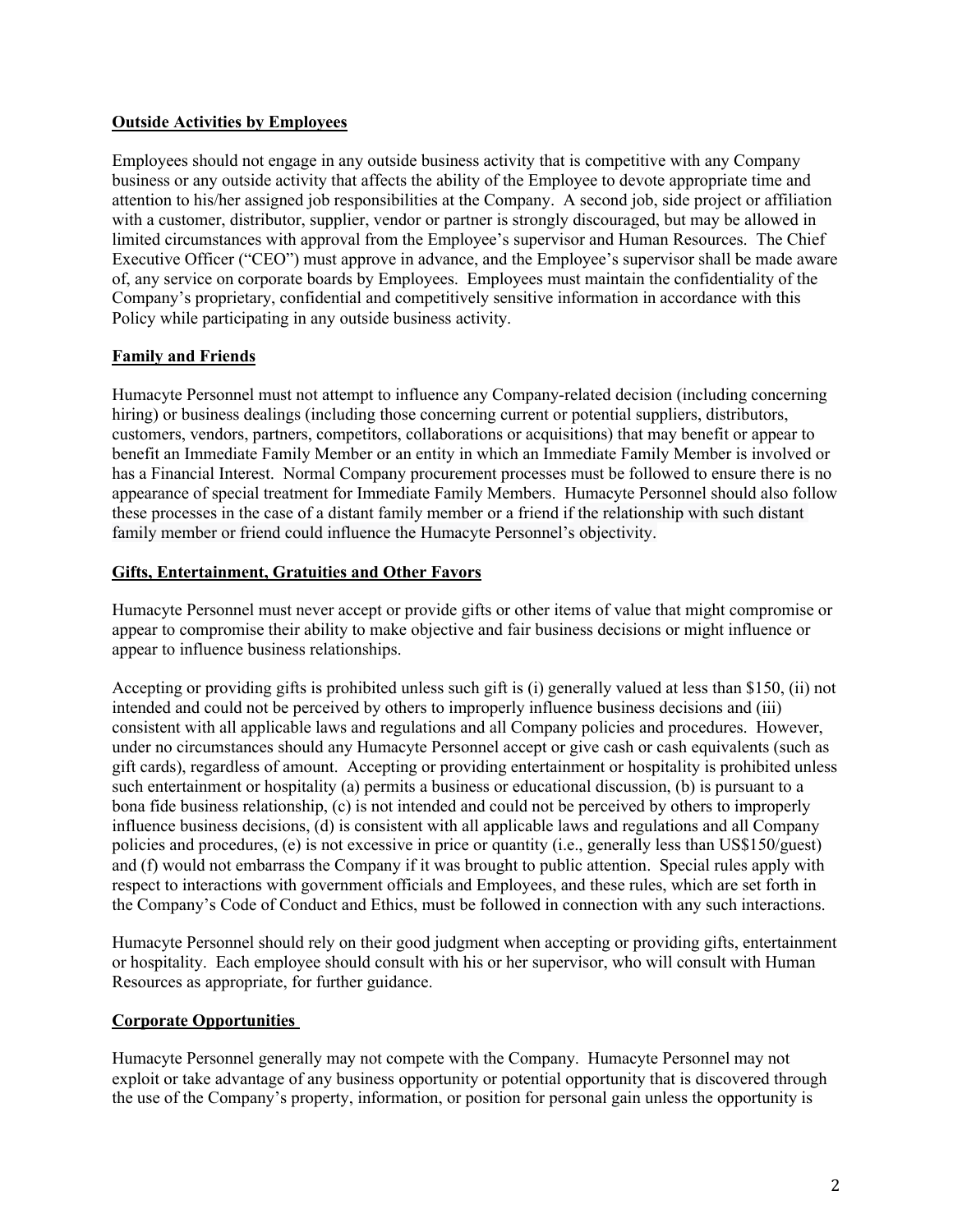disclosed fully in writing and approved as described in this Policy. With respect to Humacyte Personnel other than Directors and Officers, disclosure must be made to the Determining Officer, and the Determining Officer, in consultation with the Chief Executive Officer, where appropriate (provided, in each case, that such person is not directly or indirectly involved in such opportunity), will determine whether the Company will pursue the opportunity. With respect to Directors and Officers, disclosure must be made to the Board of Directors, and a majority of disinterested Directors serving on the Board of Directors will determine whether the Company will pursue the opportunity.

For the avoidance of doubt, none of the foregoing shall be construed to limit or otherwise affect the Company's obligations with respect to corporate opportunities.

### **Disclosure of Conflicts of Interest**

Humacyte Personnel (other than external contractors) must disclose the details regarding any actual or potential conflict of interest and receive approval of an exception to this Policy, which may be granted only after complying with the following procedures:

- *Employees:* Employees who are not Officers or Directors must disclose, in writing, details regarding any actual or potential conflict of interest to the Employee's supervisor and Human Resources and request an exception before engaging in any activity, transaction or relationship that might give rise to any actual or potential conflict of interest. Any request for an exception or waiver of any actual or potential conflict of interest will be reviewed and, where appropriate, granted by the Employee's supervisor and Human Resources.
- *Officers:* Officers must disclose, in writing, details regarding any actual or potential conflict of interest to the Determining Officer and request an exception before engaging in any activity, transaction or relationship that might give rise to any actual or potential conflict of interest. Any request for approval or waiver of any actual or potential conflict of interest will be reviewed and, where appropriate, granted by the Determining Officer, Human Resources, and a majority of disinterested members of the Audit Committee.
- *Directors:* Directors who are not Officers must disclose, in writing, details regarding any actual or potential conflict of interest to the Determining Officer, with a request for an exception. The Determining Officer shall notify the Chair of the Audit Committee of such conflict of interest. Any request for approval or waiver of a potential conflict of interest will be reviewed and, where appropriate, granted by a majority of the disinterested members of the Audit Committee. The members of the Audit Committee with the actual or potential conflict of interest shall not participate in the Audit Committee's consideration of the matter. In the event the Chair of the Audit Committee has the actual or potential conflict of interest, the remaining disinterested members of the Audit Committee shall designate a member of the Audit Committee to lead the Audit Committee's consideration of the matter.

Even after compliance with this Policy and a grant of an exception as to the permissibility of a conflict of interest, Humacyte Personnel should recuse themselves from consideration of and not participate in, advise about or seek to influence transactions involving a person, company or other entity with respect to which they have a conflict of interest. Specifically, Humacyte Personnel who has been granted an exception must not direct, supervise, or approve the work of any Company vendor, consultant or other third party with whom the Humacyte Personnel has an actual or potential conflict of interest, including submitting or approving for payment any purchase orders, invoices, proposed statements of work, work plans or other proposals. Additional appropriate steps may include not providing the Humacyte Personnel with any information regarding the subject matter of the actual or potential conflict of interest or if the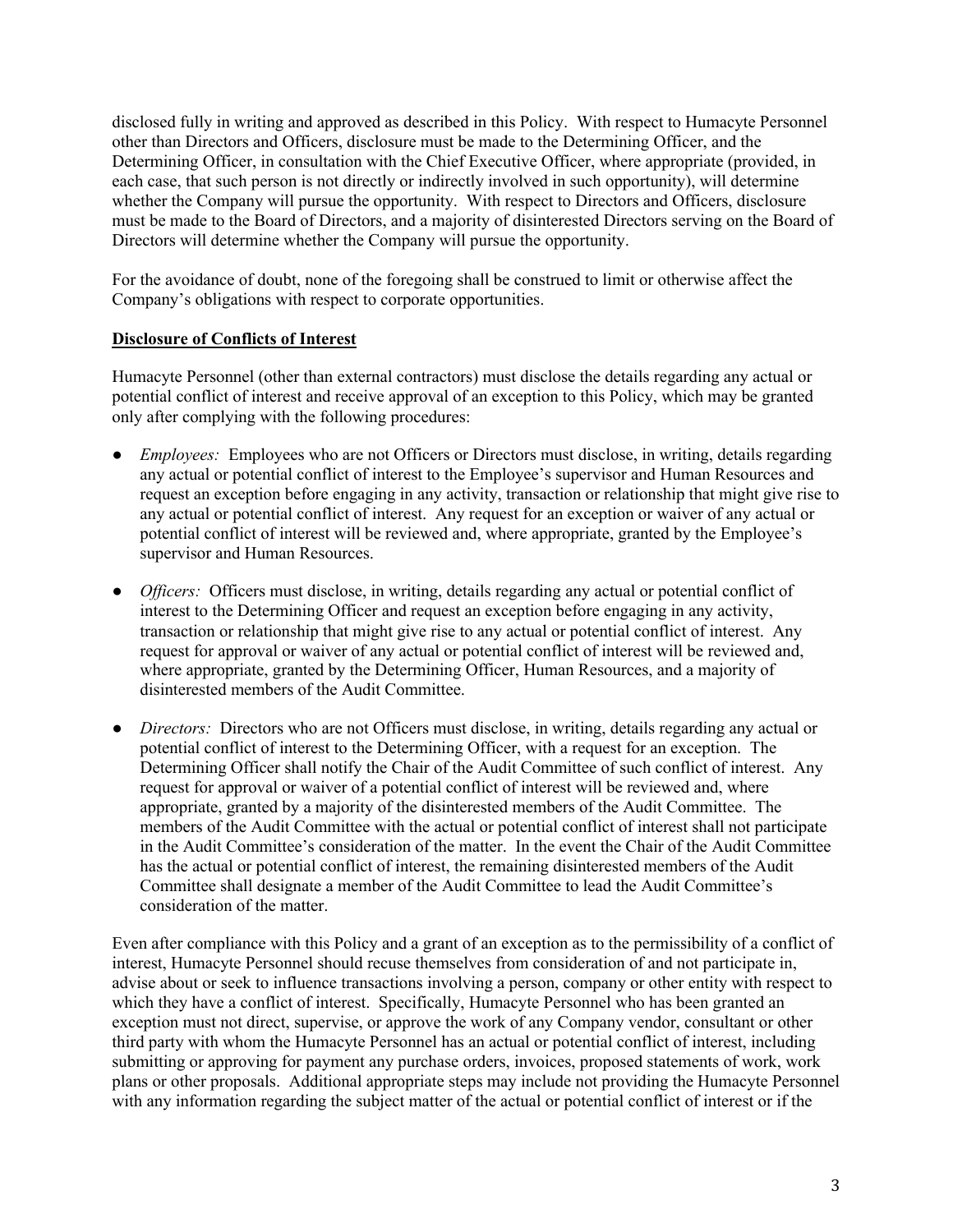conflict relates to a Director, asking the Director to resign from the Board of Directors.

# **Fair Dealing**

Directors shall deal fairly and oversee fair dealing by Employees and Officers with the Company's other Directors, Officers, suppliers, customers, distributors, vendors, partners and competitors. No Humacyte Personnel should take unfair advantage of any such parties through manipulation, concealment, abuse of privileged information, misrepresentation of material fact or any other unfair dealing practices. Directors shall assure that the Company has policies in place that require fair dealing by Employees and Officers with the Company's suppliers, customers, distributors, vendors, partners and competitors.

This Policy is not intended to, and shall not be deemed to, alter existing legal rights and obligations of the Company and its Employees, such as "at will" arrangements.

# **Confidentiality**

Humacyte Personnel must maintain the confidentiality of proprietary, confidential and competitively sensitive information made available to them by the Company or its suppliers, customers, distributors, vendors or partners, except when disclosure is authorized by the Determining Officer, required by laws or regulations, or ordinary and necessary in the course of carrying out their responsibilities as Humacyte Personnel. Confidential information includes all nonpublic information that might be of use to competitors, or harmful to the Company or its suppliers, customers, distributors, vendors or partners, if disclosed. It also includes information that suppliers, customers, distributors, vendors or partners have entrusted to the Company. The obligation to preserve proprietary, confidential and competitively sensitive information continues even after employment or service on the Board of Directors ends. Nothing herein shall in any way limit the confidentiality obligations of Humacyte Personnel pursuant to any written agreements with the Company or any applicable laws or regulations.

## **Protection of Company Assets**

Humacyte Personnel shall protect the Company's assets and ensure their efficient use. Theft, carelessness and waste have a direct impact on the Company's profitability. All Company assets should be used for legitimate business purposes and not for personal use.

#### **Notification of Outside Positions**

Directors shall notify the Chair of the Nominating and Governance Committee or the Chair of the Audit Committee as soon as practicable prior to becoming affiliated with any law firm or audit firm that provides services to the Company.

On an annual basis, all Directors shall fully disclose all material outside business interests (as determined by the Determining Officer from time to time), including any and all positions held and interests in both public and privately held companies. Generally, this annual disclosure will be made to the Determining Officer, by means of the completion of a D&O questionnaire provided by the Company's Determining Officer. The Determining Officer shall notify the Chair of the Nominating and Governance Committee or the Chair of the Audit Committee of any such outside business interests.